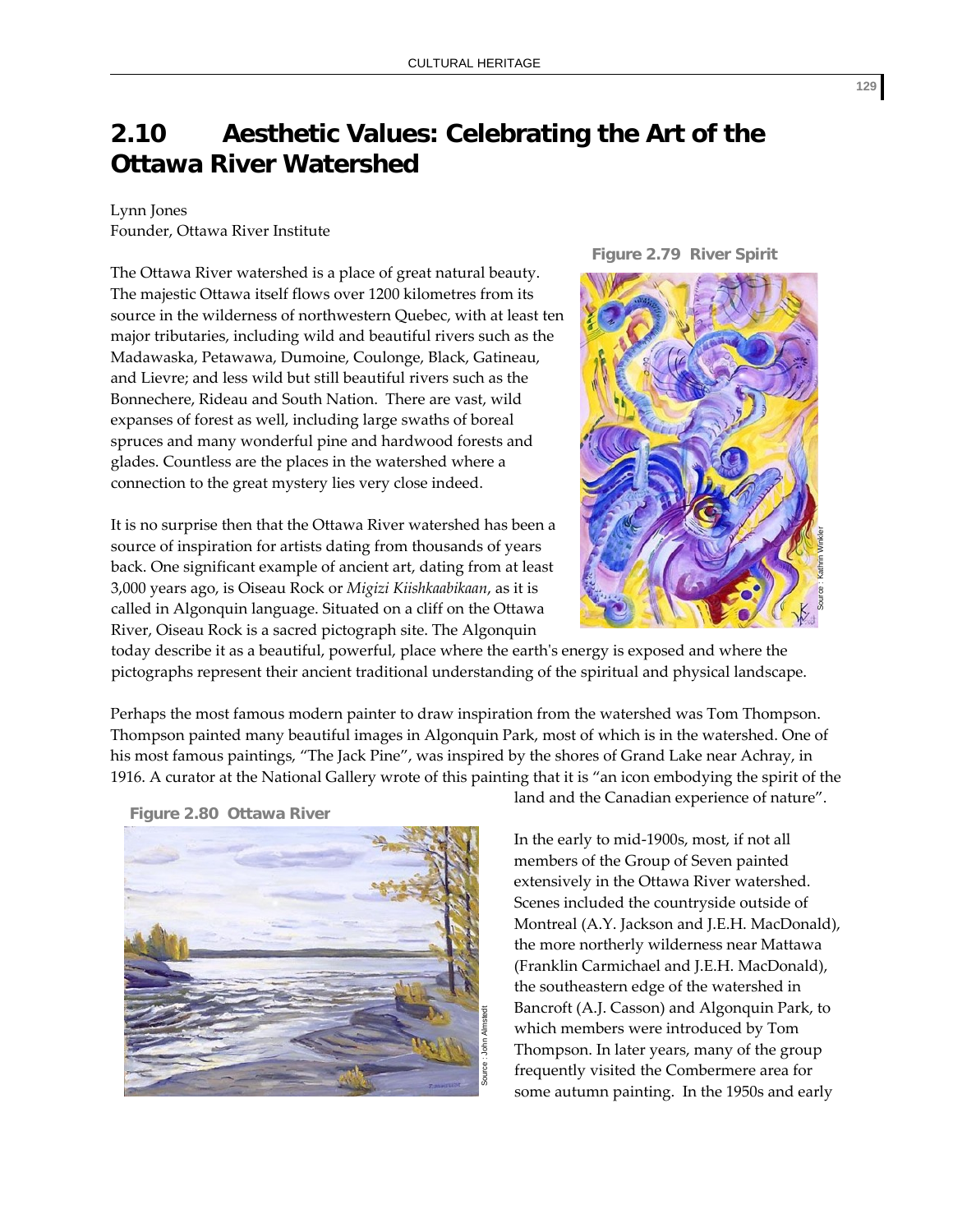1960s, A.Y. Jackson created a number of paintings around Lake Clear and the Opeongo Line while visiting a friend at his Lake Clear cottage.

Earlier examples of watershed art include a number of paintings by Frances Anne Hopkins, a British artist who painted detailed, naturalistic canoe scenes as she traveled through the watershed in a Voyageur canoe with her husband, an inspector for the Hudson's Bay Company. One of her most famous paintings was "Shooting the Rapids", now an icon in Canadian Voyageur heritage. Many other 1800s era paintings from the watershed depicting early life and scenes of nature on the Ottawa and its tributaries are housed in the National Archives of Canada.

Legions of contemporary artists draw inspiration from the Ottawa River watershed today, working in all kinds of media from wood and metal to paint and paper, often incorporating elements of nature in their designs.

Hoping in a small way to increase appreciation for the works of watershed artists and make their works available to a wider audience, the Ottawa River Institute (ORI) has launched an on‐line art gallery of contemporary works from the Ottawa River watershed. The gallery can be viewed at [www.ottawariverinstitute.ca](http://www.ottawariverinstitute.ca/). The ORI gallery also aims to increase appreciation for the majestic Ottawa River watershed itself. In the words of one of the gallery's on‐line artists, Kathrin Winkler of Morrison Island, "The arts open a door to seeing and cherishing the beauty that surrounds us ‐ and if that door is opened wide enough we will strive to protect that life‐giving gift of river and sky."





The ORI gallery currently contains work from painters Kathrin Winkler, John Macgillivray, John Bateson and John Almstedt, and photographer and hand‐made paper artist Edith Hanatschek.

## **2.10.1 Selected Ottawa River Poetry**

**Outaouais** By Jamie MacKinnon, 2004

All the flowing vowels trail and fade

All the firm avowals made on this river and on its granite shores reverberate…

Tales, tall and small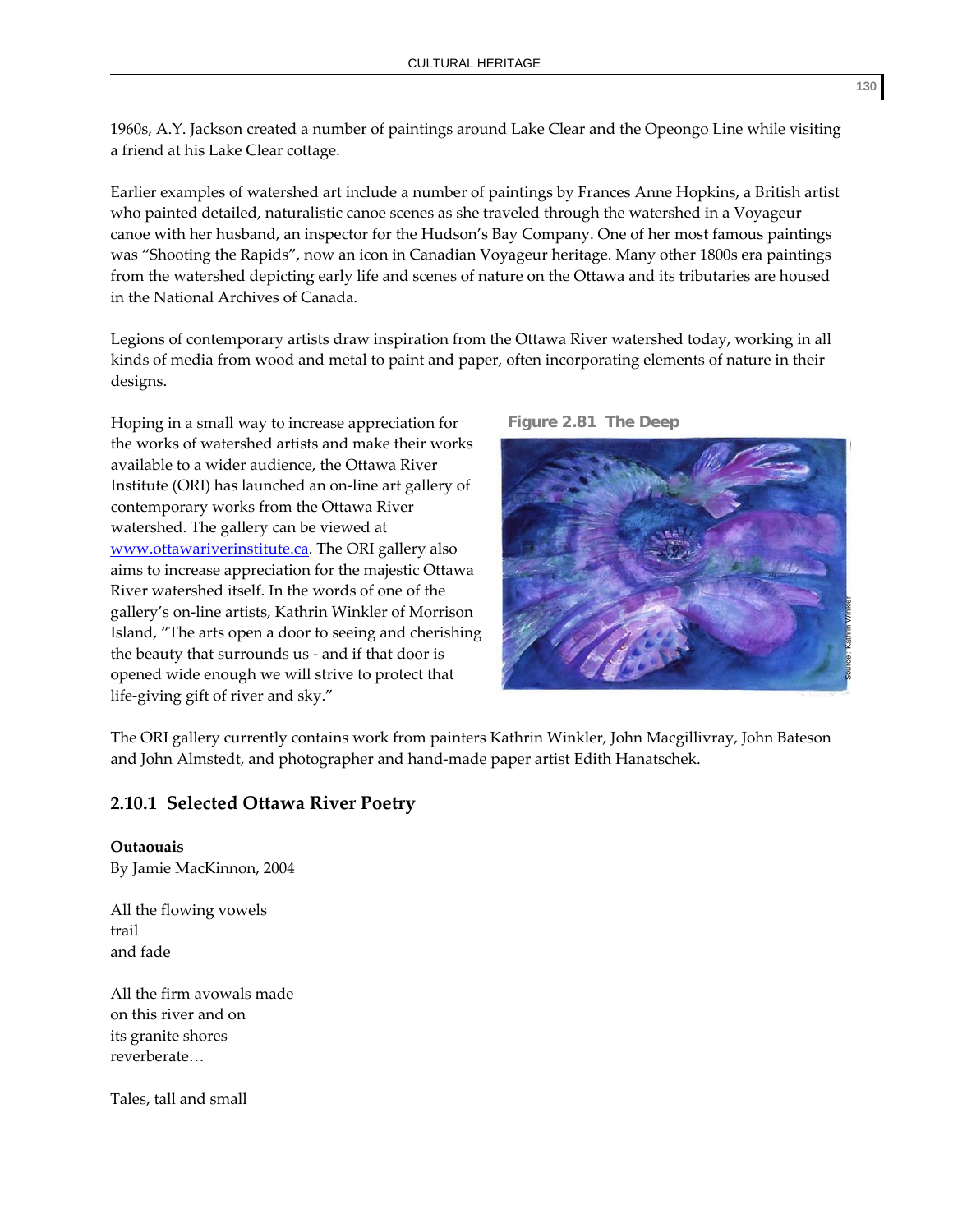Champlain Henry Mufferaw made myth fed dreams that nourish still Yet this charged current that flows from heart to ocean substrate of our dreams is sometimes misimagined as glinting blade fatal barb rammed deep asseverating nation So little time ago this highway as they called her this certain invitation to probe the deeper heartland was serenly busy with *canots de maitre* and pointers and tugs and rafts and steamers and above the rapids by the mounds where "grave goods" ochre copper pipes lie companion bones long gone in acid soil above the rapids could still be heard the shouts and songs of bucherons She's best imagined says Tessouat lord of entrepot enterprising toll taker first to greet the aliens not as blade, but stem with veins

Matabichuan, Kipawa Madawaska, Petawawa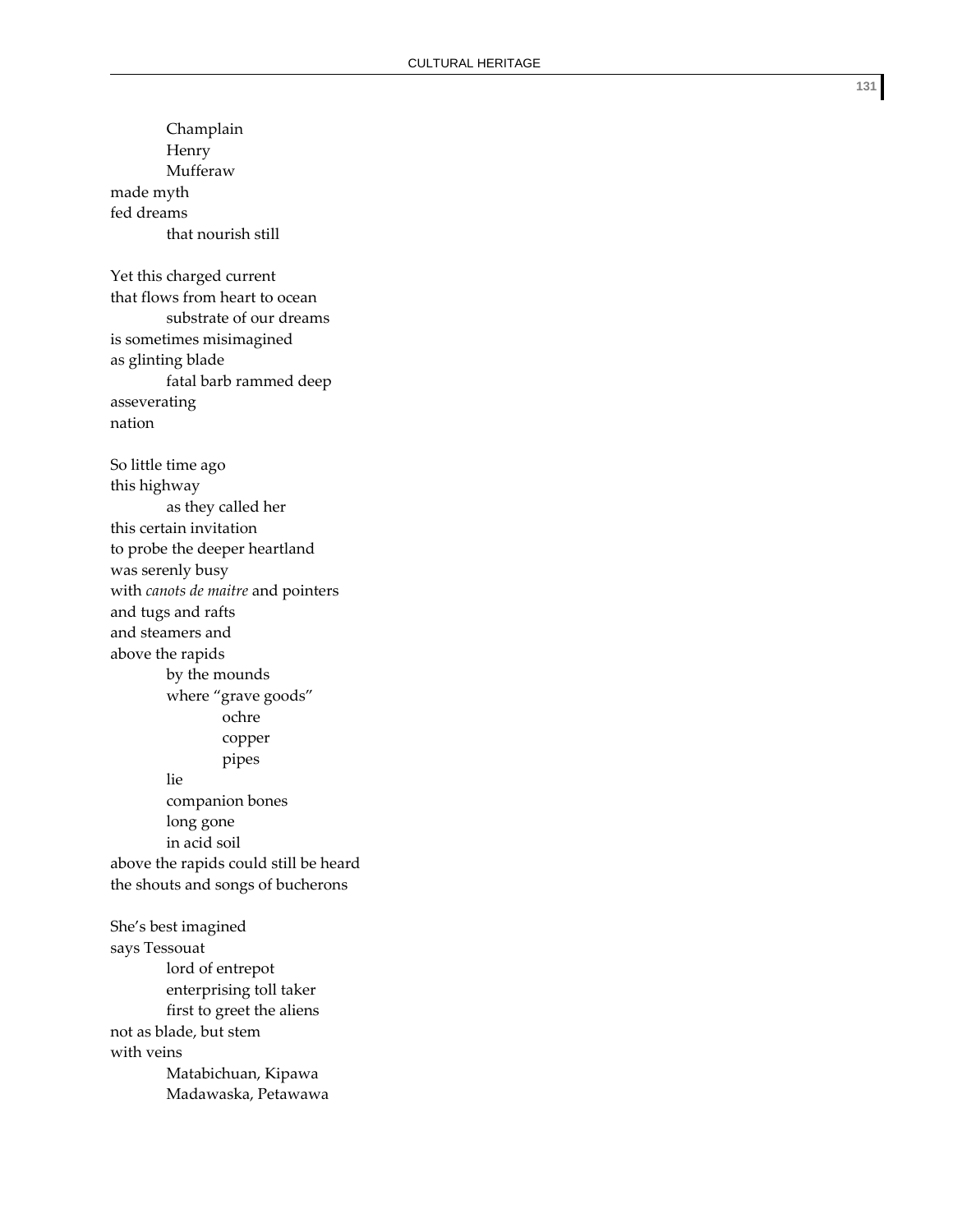Mississippi… I know many no one knows them all but understand this you should understand this we Kitchisipirini we people of the Big River understand this: the price of passage But canoes are microbes and smallpox and the Iroquois and chop chop chop chop chop chop chop messieurs Bronson, Bryson Booth and Eddy and cobble stitch invent amend in the making of a larger nation as Cartier and Macdonald were fabricating "*C'est clair que ce n'est pas parfait, mais on doit s'efforcer… »* they could look down from the parliamentary precinct below the falls below the straitened stretch where the water foams and see more lumberyards and sawmills than any place in the world and watch the green hands do their pike pole dance from below a local *gars de hache* could and did look up and seeing gentlemen and power if not their individual features saluted *les nobles en haut* In twenty years

the sons of these green hands

**132**